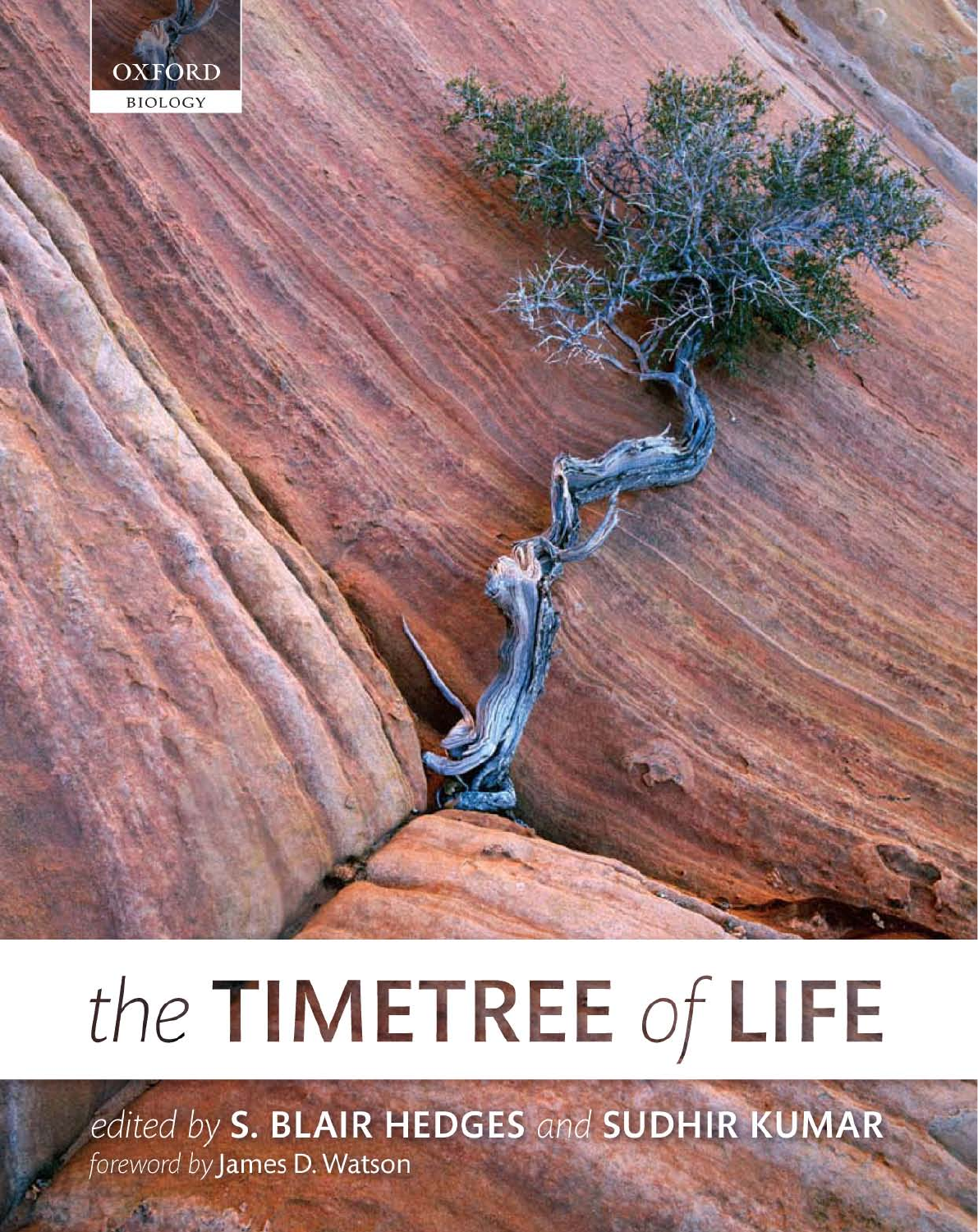## Hedgehogs, shrews, moles, and solenodons (Eulipotyphla)

#### *Christophe J. Douadya*,*b*,*<sup>c</sup> \* and Emmanuel J. P. Douzeryd*,*<sup>e</sup>*

a Université de Lyon, F-69622, Lyon, France; bUniversité Lyon 1, F-69622 Villeurbanne, France; <sup>c</sup>Laboratoire d'Ecologie des Hydrosystèmes Fluviaux (UMR CNRS 5023), F-69622 Villeurbanne, France; dUniversité Montpellier II, Place Eugène Bataillon, 34095 Montpellier Cedex 05, France; eCNRS, Institut des Sciences de l'Evolution (UMR 5554), CC064-Place Eugène Bataillon, 34095 Montpellier Cedex 05, France \*To whom correspondence should be addressed (christophe.douady@univ-lyon1.fr)

Abstract

Hedgehogs, shrews, moles, and solenodons (~450 sp.) are grouped into four to five families within the mammalian Order Eulipotyphla. Molecular phylogenetic analyses have resulted in major changes in their classification. Former allies have been excluded from what was previously called Lipotyphla or Insectivora. Hedgehogs are considered closest relatives of shrews, with solenodons as the most basal offshoot. The Eulipotyphla timetree shows that the major groups diversified  $~80$  million years ago (Ma) in the late Cretaceous. Events that led to the mass extinction at the end of the Cretaceous period (66 Ma) might have been instrumental in separating the ancestral shrews and hedgehogs.

Hedgehogs, shrews (Fig. 1), moles, and solenodons form a single, natural group of small mammals, the Order Eulipotyphla. The 452 currently recognized species (1) belong to four living families: Erinaceidae (hedgehogs; two subfamilies, 10 genera, and 24 species), Soricidae (shrews; three subfamilies, 26 genera, and 376 species), Talpidae (moles; three subfamilies, 17 genera, and 39 species), Solenodontidae (solenodons; one genus and four species), and the recently extinct Nesophontidae (West Indian shrews; one genus and nine species). Shared morphological characters include a simple hindgut without a caecum, typically long narrow snouts, and reduced to absent eyes. However, the lack of unique derived characters has convinced many zoologists that they resemble the basic stock that gave rise to most eutherian lineages. Here, we review the relationships and divergence times of these four living families. We begin by first placing them in the context of what has long been considered as a taxonomic wastebasket, the Insectivora.

Under its broadest meaning the former Order Insectivora *sensu* Wagner encompassed 10 distinct families: Eulipotyphla plus Tenrecidae (tenrecs), Chrysochloridae (golden moles), Macroscelidae (elephant shrews), Tupaiidae (tree shrews), and Cynocephalidae (flying lemurs). However, since Wagner (2), the taxonomic content of the order has gradually decreased. In one of the first attempts to accommodate heterogeneity within Insectivora, Haeckel (*3*) proposed to split insectivores into two suborders, Menotyphla for insectivores with a caecum (elephant shrews, tree shrews, and flying lemurs) and Lipotyphla for insectivores without a caecum (Eulipotyphla, tenrecs and golden moles). However, evidence arguing against the Menotyphla concept accumulated and these three families were consecutively placed in their own orders. First Leche (4) removed flying lemurs in 1885 but they were not assigned to their own order until 1945 (5). Then Butler (6, 7) assigned ordinal status to both elephant shrews and tree shrews, in 1956 and 1972, respectively. Contrary to this gradual sundering of Menotyphla, morphological studies never challenged the reality of the Suborder Lipotyphla. Regarding



Fig. 1 A Water Shrew (*Neomys fodiens*), Family Soricidae. Credit: P. Vogel.

C. J. Douady and E. J. P. Douzery. Hedgehogs, shrews, moles, and solenodons (Eulipotyphla). Pp. 495-498 in *The Timetree of Life*, S. B. Hedges and S. Kumar, Eds. (Oxford University Press, 2009).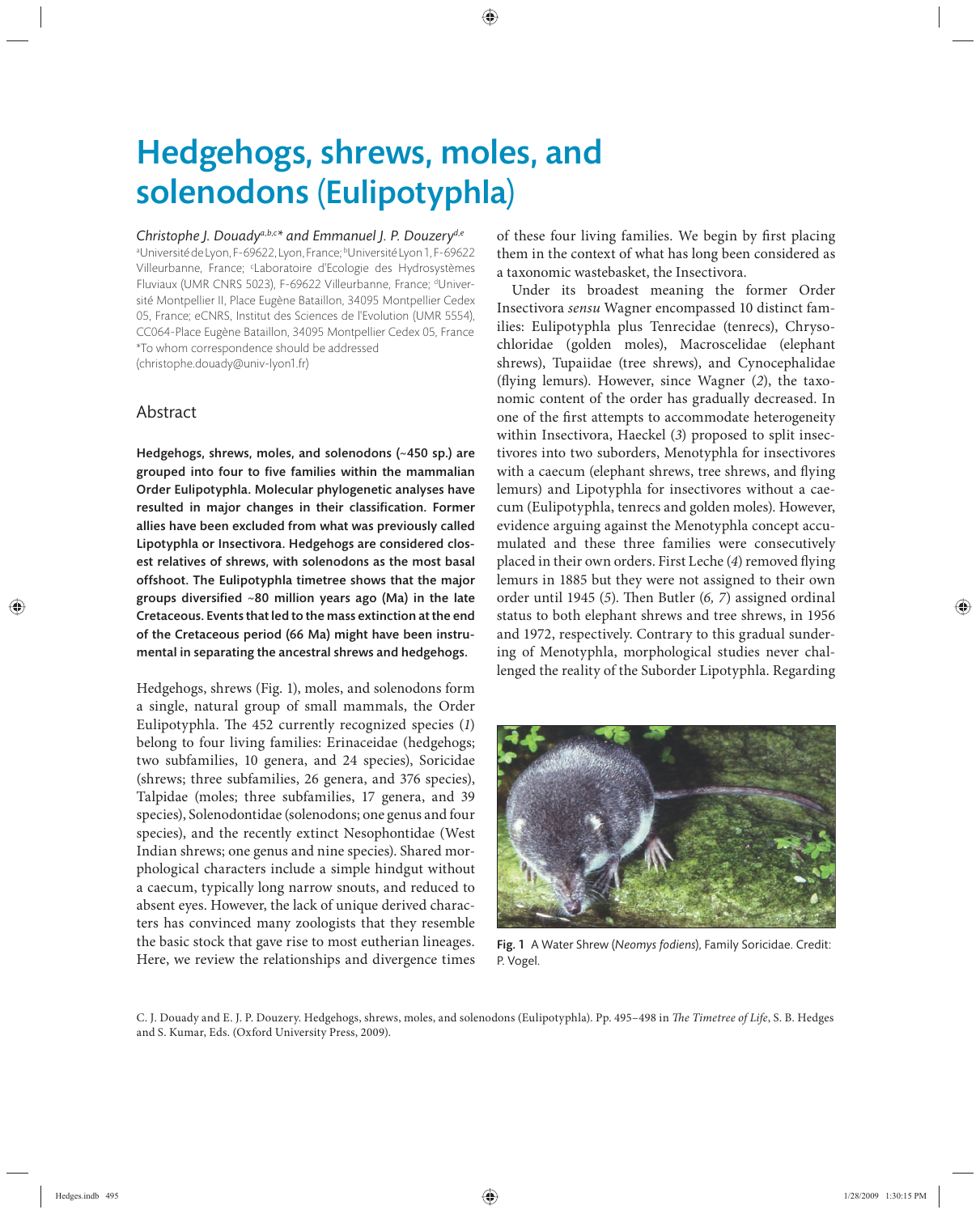

Fig. 2 A timetree of hedgehogs, shrews, moles, and solenodons (Eulipotyphla). Divergence times are from Table 1. *Abbreviations*: MZ (Mesozoic) and K (Cretaceous)

this last group, only the interfamilial and interordinal relationships were questioned (e.g., *8, 9*). Unfortunately, and as suggested earlier, the morphological "primitiveness" of this group (i.e., they resemble the "undifferentiated eutherian," *10*), which makes them key taxa in understanding mammalian body plan evolution, has also made difficult attempts at deriving their evolutionary history using morphological data.

Without surprise, it appears that molecular approaches have significantly transformed our perception of the group. One of the first successes of molecular tools applied to insectivore-like taxa was the corroboration of the close affinity of flying lemurs (Dermoptera), tree shrews (Scandentia), and Primates (e.g., *11–13*). Unexpectedly, de Jong *et al.* (*14*) placed elephant shrews within the African supraordinal clade, which is known as Afrotheria (15). This position for elephant shrews has now been corroborated by numerous other molecular studies (e.g., *16–20*) and by some paleontological evidence (21). Moreover, Douzery and Catzeflis (22) suggested an association between chrysochlorids and afrotherians, which were represented in their study by a golden mole (*Amblysomus*) and a hyrax (*Procavia*), respectively.

More recently, several significant improvements in understanding lipotyphlan relationships were obtained with expanded sampling of species. Springer *et al.* (*17*), Stanhope *et al.* (15), and Douady *et al.* (23) demonstrated that two former members of Lipotyphla belong in Afrotheria. Interestingly, these two taxa, golden moles and tenrecs (Afrosoricida), had previously been associated in morphological phylogenies (*24, 25,* but see *8*), but within an intact (earlier) concept of Lipotyphla. Based on these new results, remaining lipotyphlans (hedgehogs, moles, shrews, and solenodons) were placed in a new order coined Eulipotyphla (*26*).

Phylogenetic inferences based on complete mitochondrial genomes even suggested that these remaining taxa may not constitute a natural grouping. Indeed, while the European hedgehog (*Erinaceus europaeus*) was generally identified as the first offshoot of the placental tree (27, 28), other eulipotyphlans such as the European mole (*Talpa europaea*) seemed more closely related to Laurasiatheria (*29*) (bats, cetartiodactyls, perissodactyls, carnivores, and pangolins). However, this hypothetical diphyly of Eulipotyphla was soon rejected. First, nuclear studies based on up to 19 nuclear and three mitochondrial gene fragments (*30, 31*) and data from species representing all subfamilies (*32*) did not corroborate a basal hedgehog position (*13, 30–33*). Second, improved mitogenomic analyses favored eulipotyphlan monophyly (34-37). Denser taxonomic sampling and better suited models of sequence evolution indeed suggested that the basal position first reported for hedgehog was mostly due to an artifact potentially resulting from their peculiar base composition (*35–39*).

Molecular evidences have also challenged intraordinal associations. Morphology had suggested a fundamental split of Lipotyphla into Erinaceidae and all other families (Erinaceomorpha vs. Soricomorpha *sensu 25*). Stanhope *et al.* (*15*) refuted the Soricomorpha concept by exclusion of tenrecs and golden moles from this group. Then, a definite rejection of shrews–moles affinities came from Murphy *et al.* (*30, 31*) and Douady *et al.* (*23, 32*). Considering hedgehogs, shrews and moles as representative, they both supported erinaceomorph hedgehogs as the closest relative of soricomorph shrews. Roca *et al.* (*41*) even further discredited the soricomorph assemblage in supporting solenodontids as the most basal lineage in Eulipotyphla. This evidence based on 19 nuclear and three mitochondrial gene fragments conclusively resolved the position of the sole living family that was absent from the already well-established eulipotyphlan phylogeny (Fig. 2). Now, ancient DNA studies are awaited to elucidate the phylogenetic affinities of the last family,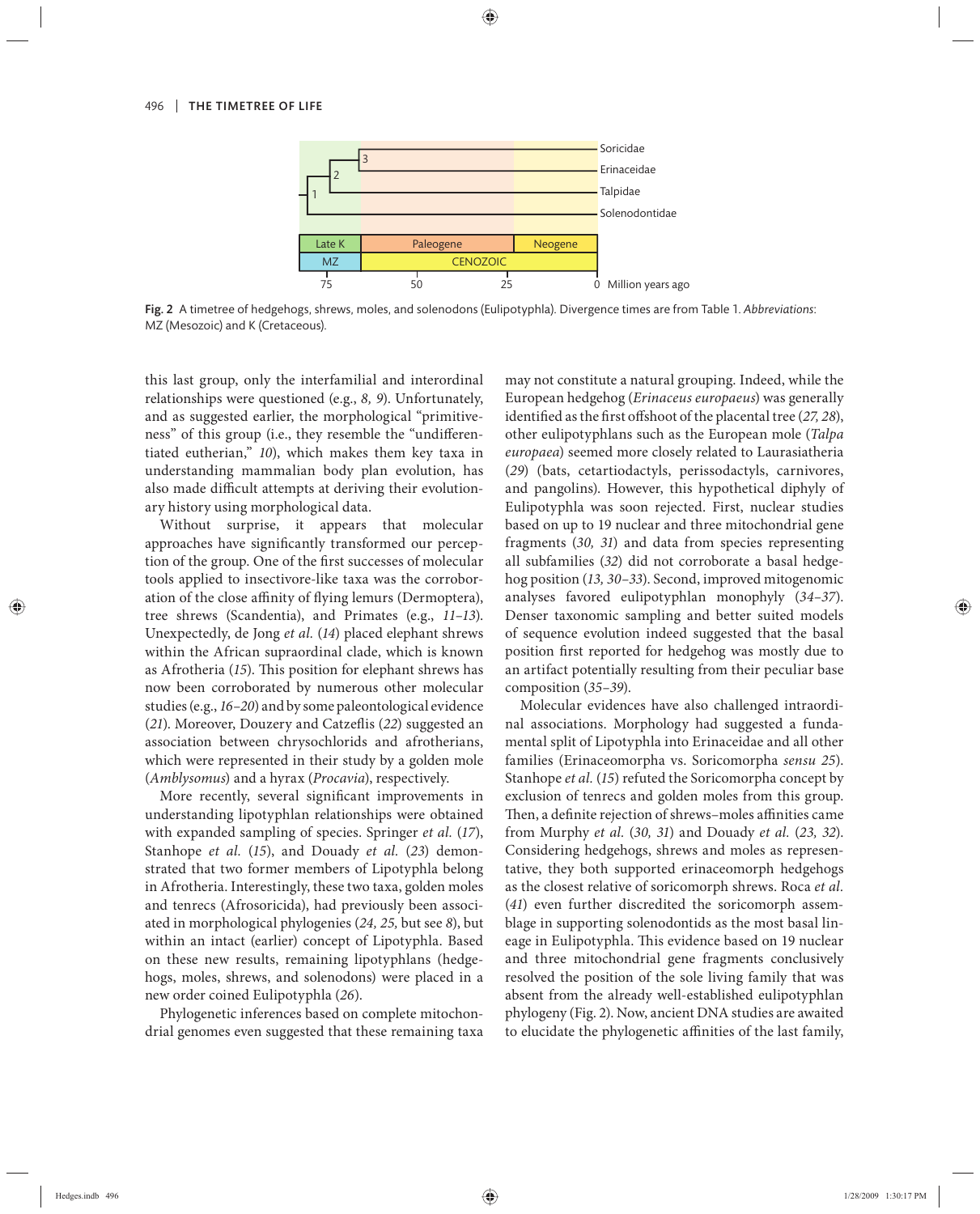| <b>Timetree</b> |      | <b>Estimates</b> |           |              |           |                          |           |                 |           |              |           |
|-----------------|------|------------------|-----------|--------------|-----------|--------------------------|-----------|-----------------|-----------|--------------|-----------|
| Node            | Time | Ref. $(41)(a)$   |           | Ref. (41)(b) |           | Ref. (43)(a)             |           | Ref. (43)(b)    |           | Ref. (43)(c) |           |
|                 |      | Time             | <b>CI</b> | Time         | CI        | Time                     | CI        | Time            | CI        | Time         | CI        |
|                 | 80.5 | 85               | $95 - 75$ | 76           | $81 - 72$ | $\overline{\phantom{0}}$ |           | $\qquad \qquad$ |           |              |           |
|                 | 74.3 | 73               | $86 - 61$ | 73           | 78-68     | 69.8                     | $81 - 59$ | 72.9            | $82 - 64$ | 82.8         | $93 - 72$ |
|                 | 66.2 | 65               | $80 - 51$ | 65           | $71 - 60$ | 62.8                     | $74 - 52$ | 65.2            | $75 - 56$ | 72.8         | $83 - 62$ |

Table 1. Divergence times (Ma) and their confidence/credibility (CI) intervals among hedgehogs, shrews, moles, and solenodons (Eulipotyphla).

Note: Node times in the timetree represent the mean of time estimates from different studies and methods. Results from ref. (41) are based on the analysis of (a) three mitochondrial rRNA and (b) 16 nuclear and three mitochondrial rRNA genes. Results from ref. (43) are from analysis of (a) 1st + 2nd codon positions of three nuclear genes, (b) amino acid sequences of three nuclear genes, and amino acid sequences of eight nuclear genes.

Nesophontidae. Indeed, West Indian shrews presumably became extinct during post-Colombian time. However, while waiting for molecular data, it has been proposed by Roca *et al.* (*41*) that this taxon could be closely related to shrews. This result was suggested by a reanalysis of Asher *et al.*'s (*42*) morphological data set constrained by a molecular scaffold corresponding to the most likely relationships among extant taxa.

Most comprehensive molecular dating estimates for the eulipotyphlan family tree come from Douady and Douzery (*43*) and from Roca *et al.* (*41*). Both studies are strongly linked, as they rely on Bayesian relaxed molecular clocks as implemented in the Thorne–Kishino method (*44, 45*) and have partly overlapping genetic data. Douady and Douzery (*43*) used a denser taxonomic sampling, with lesser genetic coverage, but could not include the key taxa *Solenodon*, whose sequences were unavailable at the time. In regard to calibration times, both studies again show some degree of overlap. However, Roca *et al.* (*41*) followed Springer *et al.* (*46*) in choosing the most probable ages of fossils as calibrations, whereas Douady and Douzery (*43*) employed upper and lower bounds of the stratigraphic range of the geological epochs to which the fossils pertaining to the divergence under focus were assigned. The second approach is a more conservative one as it accounts for uncertainty in timing the fossil remains. Thus Douady and Douzery (43) assumed divergence between 24 and 5 Ma for the split between *Mus*/ *Rattus* and 72 and 49 Ma for Feliformia/Caniformia, Hippomorpha/Ceratomorpha, Hippopotamidae/Cetacea and Paenungulata. In contrast, Roca *et al.* (*41*) used >12 Ma, 63–50 Ma, 58–54 Ma, >52 Ma, and 65–54 Ma for these nodes, respectively. In addition, Roca *et al.* (*41*) constrained a basal divergence among extant xenarthrans

before 60 Ma, a maximum of 65 Ma for cetartiodactyl diversification, and a 60–43 Ma range for the divergence between pteropodid bats and the false vampire bat.

While some differences in estimates exist, mainly for Roca *et al.*'s (*41*) three-gene mtRNA data and Douady and Douzery's (*43*) eight-gene (nuclear) data set, overall results are similar (Table 1). Both analyses suggest that the interfamily diversification of extant eulipotyphlans took place in the late Cretaceous. The basal (early branching) position of *Solenodon* and its divergence estimate argue for a vicariant origin of this West Indian taxon. Indeed, it is well established that proto-Antilles separated from the North American mainland between 80 and 70 Ma (47) and the mean estimate of 80 Ma fits in this window of time. However, the complex history of the area cannot exclude other alternatives (*41*). One such alternative would disconnect speciation in the late Cretaceous and colonization of the West Indies later in the Paleogene (48). The split between hedgehogs and shrews is quite likely contemporaneous to the Cretaceous/Paleogene boundary. Thus, it seems plausible that events that triggered the mass extinction acted as a diversification agent for Eulipotyphla. This may have included subsequent adaptive radiation into newly available niches during the very early Paleogene. However, historical events leading to the origin of the mole lineage are much more elusive. One could argue that they were linked to some climatic or tectonic event that occurred at the boundary between the mid- and late Campanian (84–71 Ma). The time of divergence of the *Nesophontes* lineage is unclear. However, the phylogenetic position suggested by Roca *et al.*'s (*41*) reanalysis of Asher *et al.*'s (*42*) data would suggest that divergence occurred sometime after the hedgehog–shrew divergence but before separation